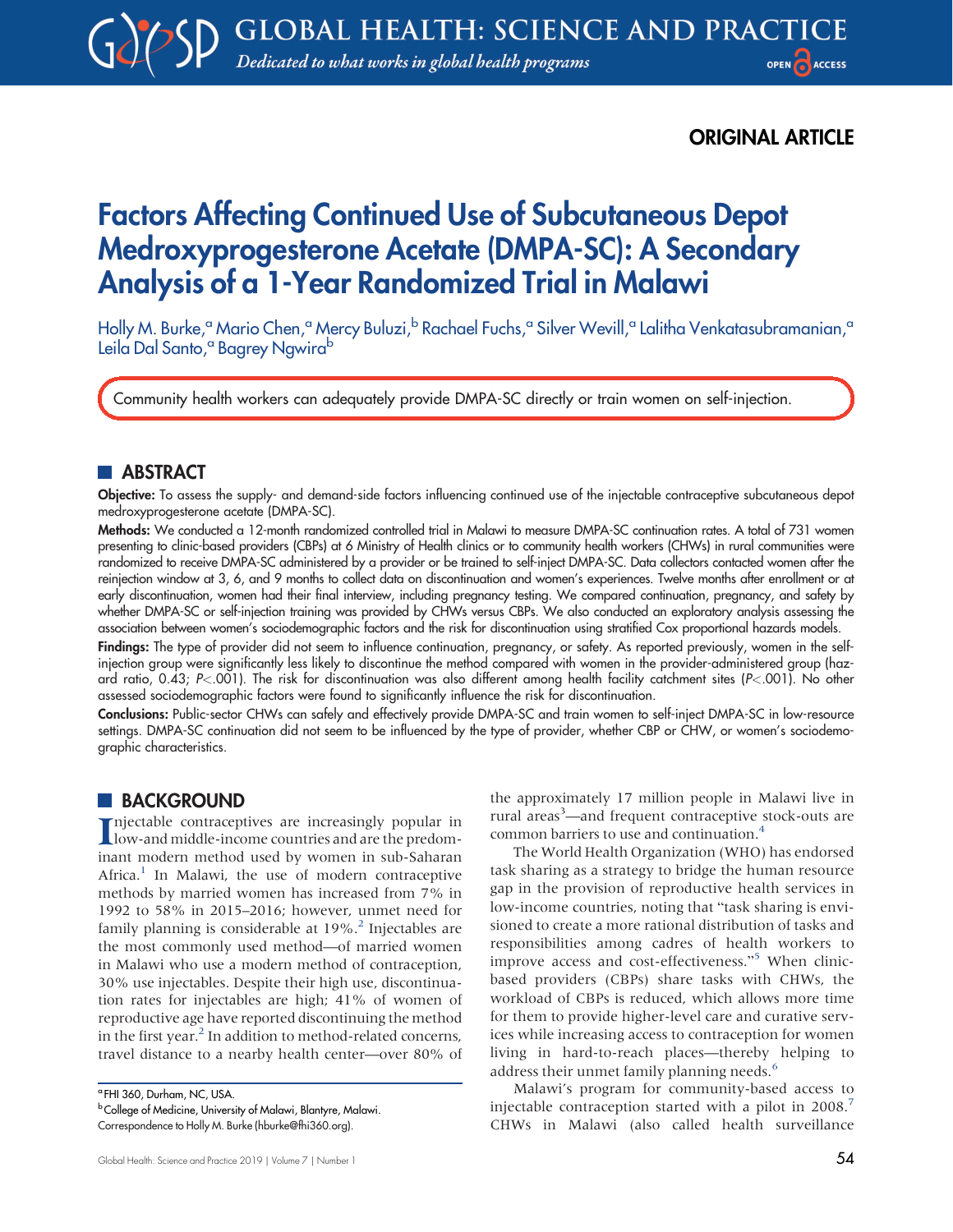assistants) provide health services to catchment areas of approximately 1,000 people each; they are the lowest level of paid government workers. $\frac{8}{3}$  $\frac{8}{3}$  $\frac{8}{3}$ They have completed secondary school and received 12 weeks of training—the first 8 weeks are in a classroom, followed by 4 weeks of practical training. As is the case in many other low- and middle-income countries, CHWs in Malawi administer intramuscular depot medroxyprogesterone acetate (DMPA-IM) to clients in community settings as part of the family planning method mix they offer.

A subcutaneous (SC) version of DMPA is delivered in a prefilled, auto-disabled Uniject injection system (Sayana Press with 104 mg of medroxyprogesterone acetate in 0.65 mL suspension for injection). DMPA-SC is steadily gaining popularity among family planning users and providers in sub-Saharan Africa as an easy-to-use and accessible contraceptive option. Studies in Senegal and Uganda found that family planning providers preferred the subcutaneous version over the intramuscular formation—providers indicated that DMPA-SC was easier and faster to administer, would decrease stock-outs (due to its all-in-one presentation compared with DMPA-IM, which requires a vial and syringe that may become separated), and would be less painful and therefore preferable for women.<sup>9</sup> Research has also demonstrated that CHWs can safely provide DMPA-SC in community settings.<sup>10[,11](#page-10-6)</sup> Moreover, given the simplified delivery system and subcutaneous administration route, a growing body of evidence underscores the feasibility, acceptability, and efficacy of self-injection of DMPA-SC. Self-injection was found to be accepta-ble and feasible in Senegal and Uganda.<sup>[12](#page-10-7)[,13](#page-10-8)</sup> In the current study, a randomized trial recently conducted in Malawi, self-injection improved 12-month continuation rates significantly compared with provider-administered DMPA-SC, by more than 50% (the primary results are reported elsewhere). $^{11}$  In the Malawi study, both CHWs and CBPs were trained to administer injections and to teach women to self-inject.

The recent trial in Malawi demonstrated that public-sector family planning providers, including CHWs, can safely provide DMPA-SC and train women to self-inject. However, little is known about whether and how outcomes—including continuation, adverse events, side effects, and pregnancy—vary by supply-side factors such as the type of family planning provider (CHW or CBP) who provides DMPA-SC or self-injection training to women. CBPs in the trial were government nurses and midwives with more health care training than the CHWs, which may influence the quality of services provided. Furthermore, the knowledge base is nascent regarding demand-side factors such as the sociodemographic characteristics of women that may influence 12-month DMPA-SC continuation, especially for selfadministered DMPA-SC. The numerous studies that have been conducted to assess determinants of continuation of DMPA-IM indicate that women who receive complete and accurate information on possible side effects are more likely to continue using  $DMPA^{14-18}$  $DMPA^{14-18}$  $DMPA^{14-18}$  and that side effects, especially menstrual disturbances, are an important factor influencing discontinuation.<sup>[16](#page-10-11)[,19](#page-10-12)–[23](#page-10-13)</sup> In contrast, age, marital status, educational level, and parity have not been shown to significantly impact DMPA-IM continuation.<sup>1[,17](#page-10-14)[,24,](#page-10-15)[25](#page-10-16)</sup>

It is unclear how factors influencing continuation of IM and SC formulations will differ, especially when DMPA-SC is self-administered. Two nonrandomized cohort studies in Burkina Faso and Uganda found no difference in continuation rates between DMAP-SC and DMPA-IM when both were administered by CBPs, but findings showed that increased age and partners' acceptance of family planning increased DMPA continuation in Burkina Faso (no other variables tested with the Uganda data were statistically differ-ent).<sup>[26](#page-10-17)</sup> In acceptability trials conducted with DMPA-IM clients in Senegal and Uganda, most clients preferred DMPA-SC after trying it; the most common reason for this preference was that clients perceived fewer side effects from DMPA-SC compared with  $DMPA-IM,$ <sup>[10](#page-10-5)</sup> though previous safety and effectiveness trials have not demon- feasible and strated this difference. $27,28$  $27,28$  A recent nonrandomized cohort study in Senegal also observed fewer **that CHWs can** side effects among clients who self-injected safely provide it. DMPA-SC compared with those who received DMPA-IM from a CBP.<sup>29</sup>

Given the limited research on factors affecting continued use of DMPA-SC, especially for selfinjected DMPA-SC, the aim of this article is to assess the influence of selected supply- and demand-side factors on continued use of DMPA-SC among Malawian women enrolled in a yearlong randomized controlled trial. These data can be used to inform task-sharing decisions and optimize service delivery in Malawi and other lowresource settings.

### **METHODS**

We used data collected as part of a randomized controlled trial we conducted to compare

A growing body of evidence shows that self-injection of DMPA-SC is acceptable and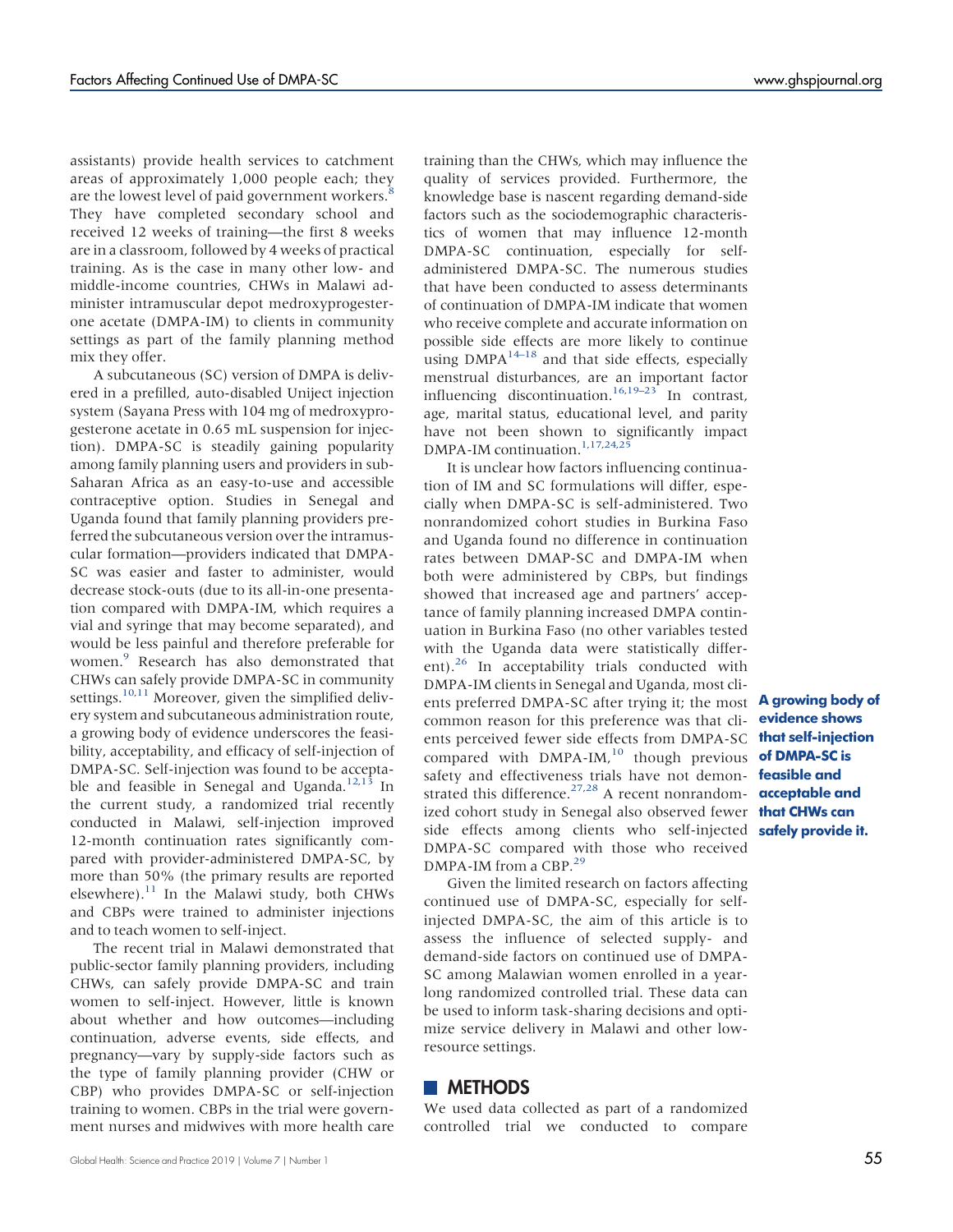continuation rates between women who selfinject DMPA-SC and women who receive the same product from a provider. The trial was conducted from September 2015 to February 2017 in 6 Ministry of Health clinics and surrounding communities in rural Mangochi District, Malawi. During the trial, CBPs and CHWs randomized 731 women seeking family planning services to either receive DMPA-SC administered by the provider or be trained to self-inject DMPA-SC. Eligible participants were ages 18 to 40 years, in self-reported good general health, able to understand and willing to sign an informed consent document, willing to give contact information for follow-up, willing to have follow-up visits or interviews, willing to be randomized to the selfinjection arm or provider-administered injection group, not pregnant according to WHO guidelines, and able to meet eligibility criteria for receiving DMPA per WHO medical eligibility criteria.<sup>[30](#page-10-21)–[32](#page-10-22)</sup> Women in the self-injection group who successfully self-injected at enrollment (assessed by the provider) received 3 doses of DMPA-SC to take home for subsequent self-injections, whereas women in the provider-administered injection group were asked to return to the provider for injections at 3, 6, and 9 months post-enrollment. Data collectors (not providers) contacted women after the reinjection window at 3, 6, and 9 months to collect data on discontinuation and women's experiences. Twelve months after enrollment or at early discontinuation, women had their final interview, including pregnancy testing. Neither participants nor study staff were blinded after randomization; however, the statistical team remained blinded until key decisions for the primary analysis were made. A detailed description of the methods of the randomized controlled trial has been published elsewhere.<sup>[11](#page-10-6)</sup>

Our primary outcome was DMPA-SC discontinuation. Women were considered discontinuers if they did not report receiving an injection within the allowable window of time (12 to 14 weeks after the last injection, according to Sayana Press guidelines). Given that reinjection provides 3 months of protection, participants without a DMPA-SC injection within the window or who were lost to follow-up were considered to have discontinued 3 months after the previous injection. Those who had not discontinued by 12 months were censored at 12 months, when the study ended.

We collected data on adverse events, side effects, and pregnancies occurring throughout the 12-month follow-up. In this article, we report outcomes comparing women assisted by CBPs or CHWs. The analysis of safety data included only participants who successfully received or administered a DMPA-SC injection after randomization.

We estimated Kaplan-Meier cumulative probabilities of contraceptive continuation coverage (with 95% confidence interval [CI] at 3, 6, and 9 months) by provider type and compared the distribution of continuation between these groups using a log-rank test stratified by site using a .05 significance level for a 2-sided comparison. We present these results separately by the original randomization group (i.e., self-injection and provider-administered DMPA-SC) since the primary results demonstrated a large treatment effect on continuation. $^{11}$  $^{11}$  $^{11}$  We also provide discontinuation incidence estimates and incidence rate ratio with 95% CI comparing the 2 provider types.

We also assessed factors that could potentially influence DMPA-SC discontinuation using Cox proportional hazards models with each of the following covariates: treatment group (i.e., selfinjection or provider-administered DMPA-SC), site (i.e., the health facility catchment area where the participant was enrolled), woman's age, marital status, whether she works outside the home, parity, education, religion, previous experience with contraceptives and injectable contraceptives, and whether a CBP or CHW provided DMPA-SC or self-injection training at enrollment.

We assessed each covariate separately and planned to include all covariates found significant at the .05 level in the univariate models in a multivariable model. Except for when we analyzed the effect of site specifically, site was used as a stratification variable in the models as consistent with the randomization scheme. Hazard ratios for discontinuation and 95% CI were provided for each covariate modeled.

The study protocol was reviewed and approved by the Protection of Human Subjects Committee at FHI 360, Durham, NC, USA, as well as the College of Medicine Research and Ethics Committee, University of Malawi. All study staff completed training on research ethics, the protocol, and informed consent administration. All trial participants provided their informed consent to participate. The trial was registered with ClinicalTrials. gov (NCT02293694).

### **RESULTS**

Participants' sociodemographic characteristics are shown in [Table 1.](#page-3-0) Over 70% were enrolled in the study by a CHW. The mean age was 27 years, and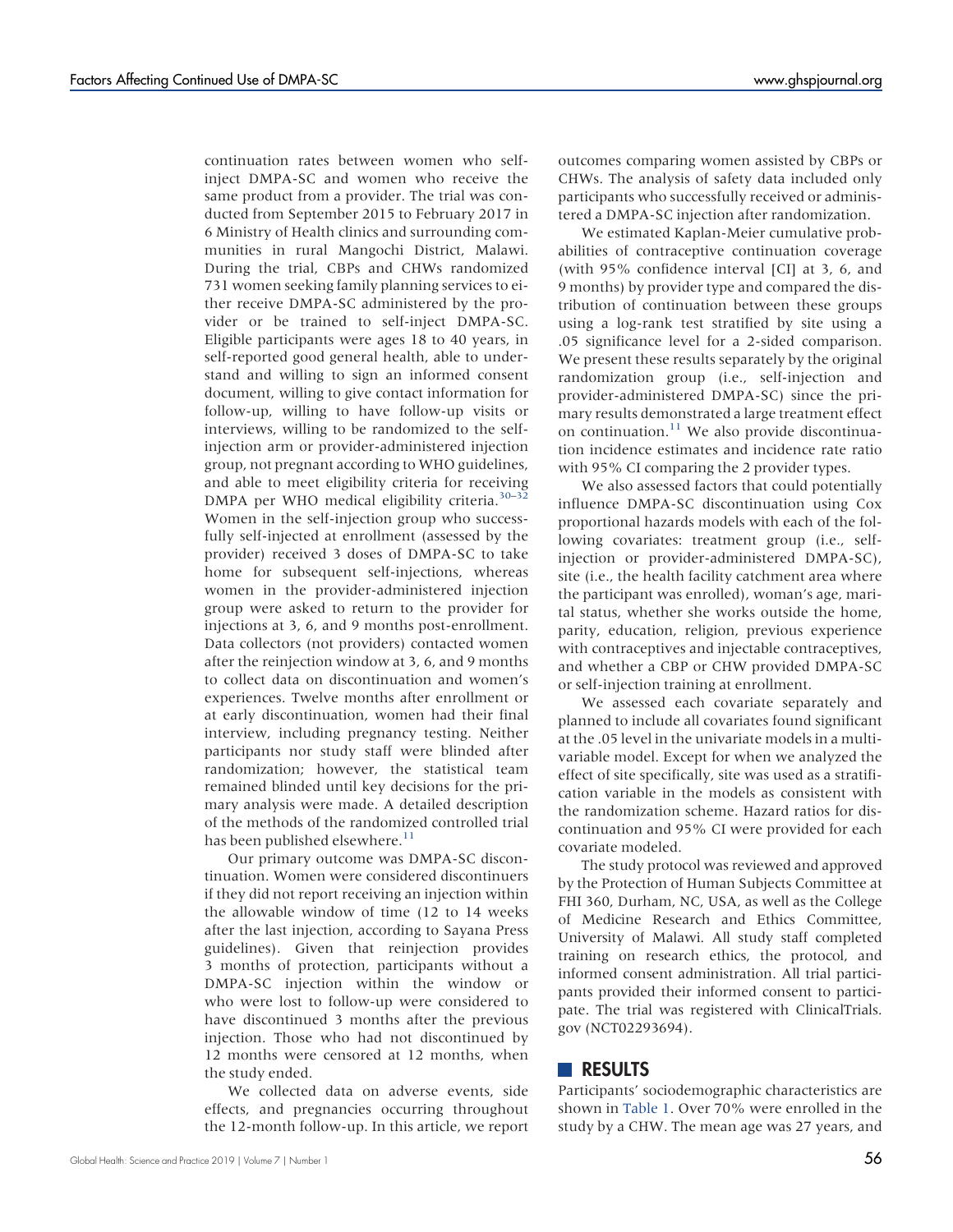<span id="page-3-0"></span>

|  | TABLE 1. Baseline Sociodemographic Characteristics of Participants, September 2015 to February 2017, |  |  |  |
|--|------------------------------------------------------------------------------------------------------|--|--|--|
|  | Mangochi District, Malawi (N=731)                                                                    |  |  |  |

| Characteristic                                                                                                   | Value      |
|------------------------------------------------------------------------------------------------------------------|------------|
| Provider type at enrollment, No. (%)                                                                             |            |
| Clinic-based                                                                                                     | 205 (28.0) |
| Community health worker                                                                                          | 526 (72.0) |
| Age group, years, No. (%)                                                                                        |            |
| $18 - 24$                                                                                                        | 264 (36.1) |
| $25 - 29$                                                                                                        | 238 (32.6) |
| $30 - 35$                                                                                                        | 184 (25.2) |
| $>35$                                                                                                            | 45(6.2)    |
| Age, years, mean (SD)                                                                                            | 26.9(5.2)  |
| Education, No. (%)                                                                                               |            |
| No school/less than primary school                                                                               | 545 (74.6) |
| Completed primary school or higher                                                                               | 185 (25.3) |
| No response                                                                                                      | 1(0.1)     |
| Religion, No. (%)                                                                                                |            |
| Christian                                                                                                        | 310(42.4)  |
| Muslim                                                                                                           | 418 (57.2) |
| None                                                                                                             | 1(0.1)     |
| No response                                                                                                      | 2(0.3)     |
| Married or has regular sexual partner, No. (%)                                                                   |            |
| Not married and no regular sexual partner                                                                        | 25(3.4)    |
| Married or regular sexual partner                                                                                | 705 (96.4) |
| No response                                                                                                      | 1(0.1)     |
| Husband/partner knows respondent receiving family planning today, among those with partner, <sup>a</sup> No. (%) |            |
| No                                                                                                               | 137 (20.1) |
| Yes                                                                                                              | 522 (76.8) |
| Don't know                                                                                                       | 13(1.9)    |
| No response                                                                                                      | 8(1.2)     |
| Ever given birth, No. (%)                                                                                        |            |
| No                                                                                                               | 5(0.7)     |
| Yes                                                                                                              | 725 (99.2) |
| No response                                                                                                      | 1(0.1)     |
| Number of living children, among those who gave birth, No. (%)                                                   |            |
| Less than 3 living children                                                                                      | 321 (44.3) |
| 3 or more living children                                                                                        | 404 (55.7) |
| Number of living children, among those who gave birth, mean (SD)                                                 | 3.0(1.64)  |
|                                                                                                                  | Continued  |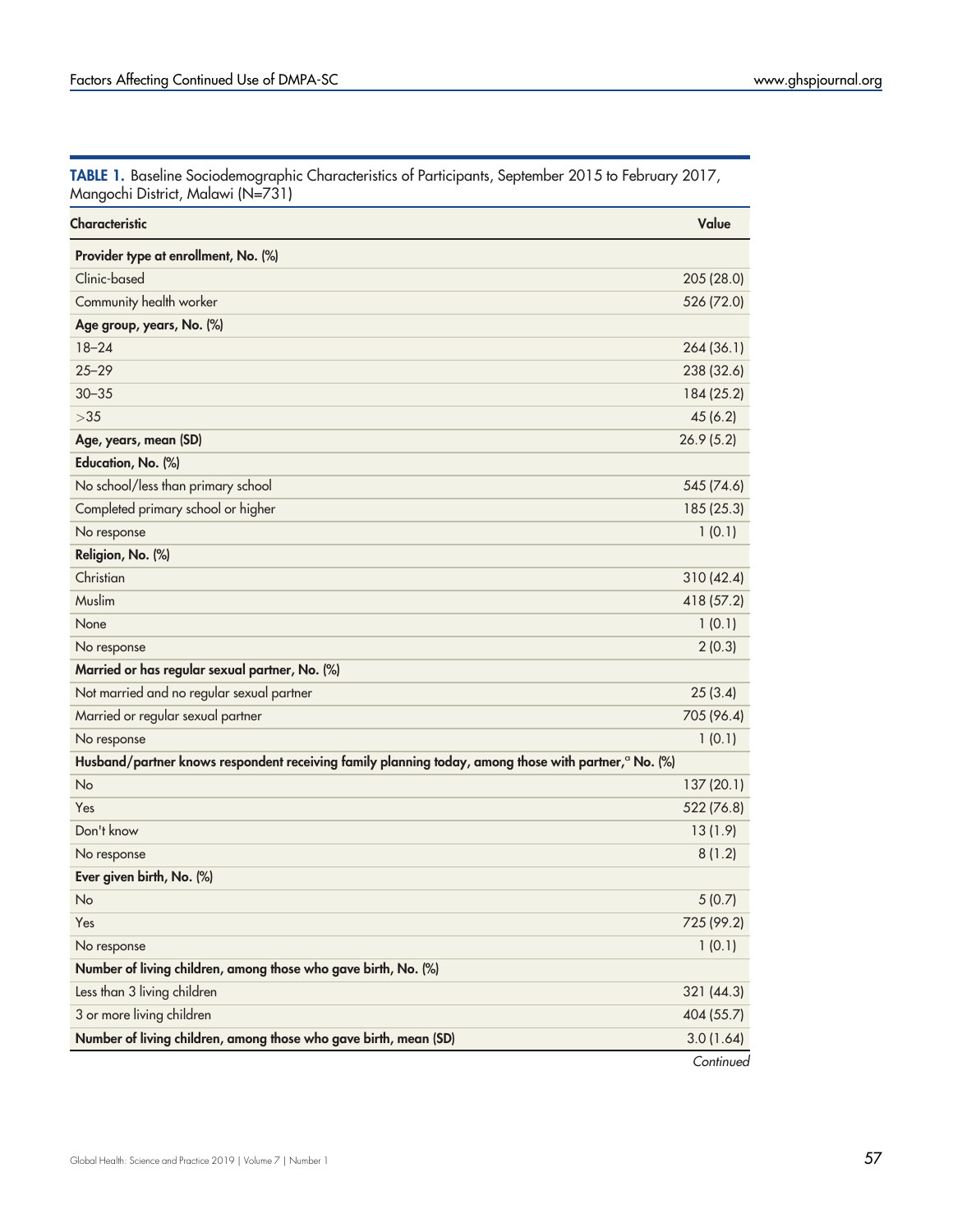| <b>TABLE 1. Continued</b>                                               |            |
|-------------------------------------------------------------------------|------------|
| <b>Characteristic</b>                                                   | Value      |
| Would like to have a/another child, No. (%)                             |            |
| No                                                                      | 182 (24.9) |
| Yes                                                                     | 529 (72.4) |
| Don't know                                                              | 17(2.3)    |
| No response                                                             | 3(0.4)     |
| Ever used contraception, No. (%)                                        |            |
| No                                                                      | 47(6.4)    |
| Yes                                                                     | 679 (92.9) |
| No response                                                             | 5(0.7)     |
| Ever used injectables, among those who ever used contraception, No. (%) |            |
| No                                                                      | 21(3.1)    |
| Yes                                                                     | 657 (96.8) |
| No response                                                             | 1(0.1)     |

Abbreviations: No., number; SD, standard deviation.

<sup>a</sup> This question purposefully excludes 25 women who were married but were not living with their husband and had no other regular sexual partner.

75% had no schooling or did not complete primary school. Over half were Muslim. Almost all were married or had a sexual partner, and 20% said that their husband or partner did not know about their appointment to receive family planning. Almost all had previously given birth and had 3 living children, on average. The large majority (93%) had previously used contraception, primarily injectables. One-quarter did not want additional children.

Cumulative probabilities of continuation and 95% CI for each quarter by type of provider at enrollment and treatment group are presented in [Table 2.](#page-5-0) Among women in the self-injection group, the continuation rate through 12 months of contraceptive use was not significantly different for women who received DMPA-SC selfinjection training from a CBP [0.79 (95% CI, 0.70 to 0.86)] than those who received the training from a CHW [0.70 (95% CI, 0.64 to 0.75)]  $(P=.77)$ . Though the continuation rates were much lower in the provider-administered group (the self-administered and provider-administered groups had 99 and 199 discontinuations, respectively), we did not find a significant difference between women who received DMPA-SC from a CBP [0.48 (95% CI, 0.39 to 0.57) and those who received the method from a CHW  $[0.44 \ (95\% \ CI, \ 0.38 \ to \ 0.50)]$   $(P=.78)$ . The

incidence rate of discontinuation for those who received self-injection training from a CHW was 9 per 100 injection cycles (95% CI, 7 to 11) compared with 6 per 100 injection cycles (95% CI, 4 to 9) among those who were trained by a CBP. For the provider-administered group, the incidence rate for those who received DMPA-SC from a CHW was 21 per 100 injection cycles (95% CI, 18 to 25) compared with 19 per 100 injection cycles (95% CI, 14 to 25) among those who received the method from a CBP.

The distribution of reasons for discontinuation did not differ significantly by provider type for selfinjectors  $(P=.49)$  or for those in the provideradministered group  $(P=.26)$ . The most common reason for discontinuing was due to missing the reinjection window (data are reported elsewhere<sup>11</sup>). Other reasons for discontinuing (in order of decreasing frequency) included loss to follow-up; by the woman's request, mostly related to side effects of DMPA-SC; and less commonly, by the provider's request for medical reasons. The reasons for discontinuation may underestimate the role of side effects during the trial. This is because after women discontinued, they were no longer counted in the estimates of side effect occurrence as the trial moved forward.

Data from pregnancy tests were incomplete due to refusals, loss to follow-up, and data

#### Reasons for discontinuation did not differ significantly by provider type, whether CBP or CHW.

There was no significant difference in continuation rates between women who received DMPA-SC selfinjection training from clinic-based providers versus CHWs.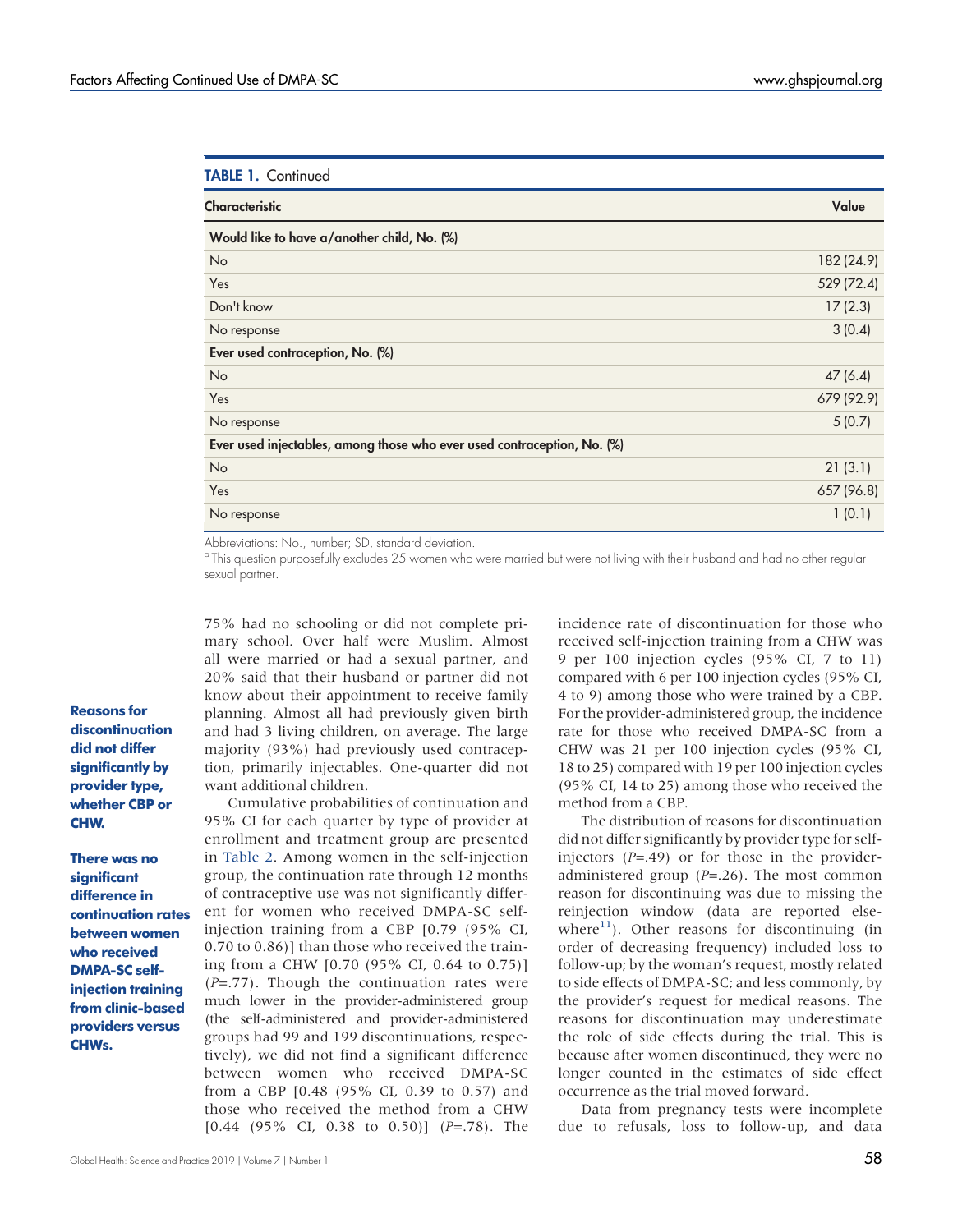|                                             |                | <b>Clinic-Based Provider</b> | <b>Community Health Worker</b> |                       |  |  |
|---------------------------------------------|----------------|------------------------------|--------------------------------|-----------------------|--|--|
| <b>Month</b>                                | Number at Risk | Probability (95% CI)         | <b>Number at Risk</b>          | Probability (95% CI)  |  |  |
| Self-administered                           |                |                              |                                |                       |  |  |
| First quarter                               | 97             | 0.99                         | 267                            | 1.00                  |  |  |
| Second quarter                              | 96             | 0.88(0.79, 0.93)             | 267                            | 0.86(0.81, 0.90)      |  |  |
| Third quarter                               | 83             | $0.81$ (0.72, 0.88)          | 226                            | $0.77$ (0.71, 0.82)   |  |  |
| Fourth quarter                              | 76             | $0.79$ (0.70, 0.86)          | 0.70(0.64, 0.75)<br>202        |                       |  |  |
| Provider-administered                       |                |                              |                                |                       |  |  |
| First quarter                               | 108            | 1.00                         | 259                            | 1.00                  |  |  |
| Second quarter                              | 108            | $0.69$ (0.60, 0.77)          | 258                            | $0.67$ $(0.61, 0.73)$ |  |  |
| Third quarter                               | 74             | 0.58(0.48, 0.67)             | 171                            | 0.53(0.47, 0.59)      |  |  |
| $0.48$ (0.39, 0.57)<br>Fourth quarter<br>59 |                |                              | 135                            | 0.44(0.38, 0.50)      |  |  |

<span id="page-5-0"></span>TABLE 2. Cumulative Probability of Continuation Among Self-Administered and Provider-Administered Clients, Stratified by Type of Provider at Enrollment

Abbreviation: CI, confidence interval.

collectors neglecting to administer a pregnancy test as planned (pregnancy status was unknown for 12% in the self-administered group and 21% in the provider-administered group). Among 612 women tested, 8 pregnancies were identified; 1 with a conception date prior to enrollment and 7 during follow-up. Of the 7 pregnancies, 3 occurred in the self-injection group (1 among CBP clients and 2 among CHW clients) and 4 in the provideradministered group (1 among CBP clients and 3 among CHW clients). Differences observed by type of provider within the self-injection group (P>.99) and the provider-administered group  $(P > .99)$  were not statistically significant.

The percentage of continuing women who experienced side effects decreased over time across all groups ([Table 3](#page-6-0) and [Table 4](#page-7-0)). The differences in percentages of women experiencing side effects among those trained to self-inject by CBPs compared with those trained by CHWs were not statistically significant: 3 months— 20% vs. 28% (P=.21), 6 months—15% vs. 18% (P=.74), and 9 months—12% vs. 14%  $(P=.70)$ . Similarly, there were no statistically significant differences between those who received DMPA-SC from a CBP compared with a CHW: 3 months—34% vs. 31% ( $P = .61$ ), 6 months— 23% vs. 22% (P>.99), and 9 months—15% vs. 19% (P=.69). Among women who reported side effects, the majority across all groups reported little to no effect on daily life.

Twenty related or possibly related adverse events were reported by 10 women in the selfadministration group (data not shown). Nine of these events were reported by 3 women who received self-injection training by CBPs and 11 of these events were reported by 7 women who received training by CHWs. These differences by type of provider were not statistically significant  $(P=.73$  for the differences in proportion of women experiencing adverse events). Twentyeight related or possibly related adverse events were reported by 17 women in the provideradministered group (data not shown). Nine of these events were reported by 7 women who received DMPA-SC from CBPs and 19 of these events were reported by 10 women who received DMPA-SC from CHWs; these differences were not The percentage of statistically significant (P=.28 for the differences in proportion of women experiencing adverse events). Furthermore, there were no significant differences between the groups in the types of adverse events reported. There were 5 serious adverse events reported during the trial by 4 different women. Two events related to DMPA-SC (menorrhagia and anemia requiring hospitalization) were reported by the same woman in the provider-administered group who was enrolled by a CHW and resolved without sequalae. The other serious adverse events, including 1 death (suspected liver cirrhosis), were unrelated to DMPA-SC.

## women experiencing side effects were not significantly different by provider type.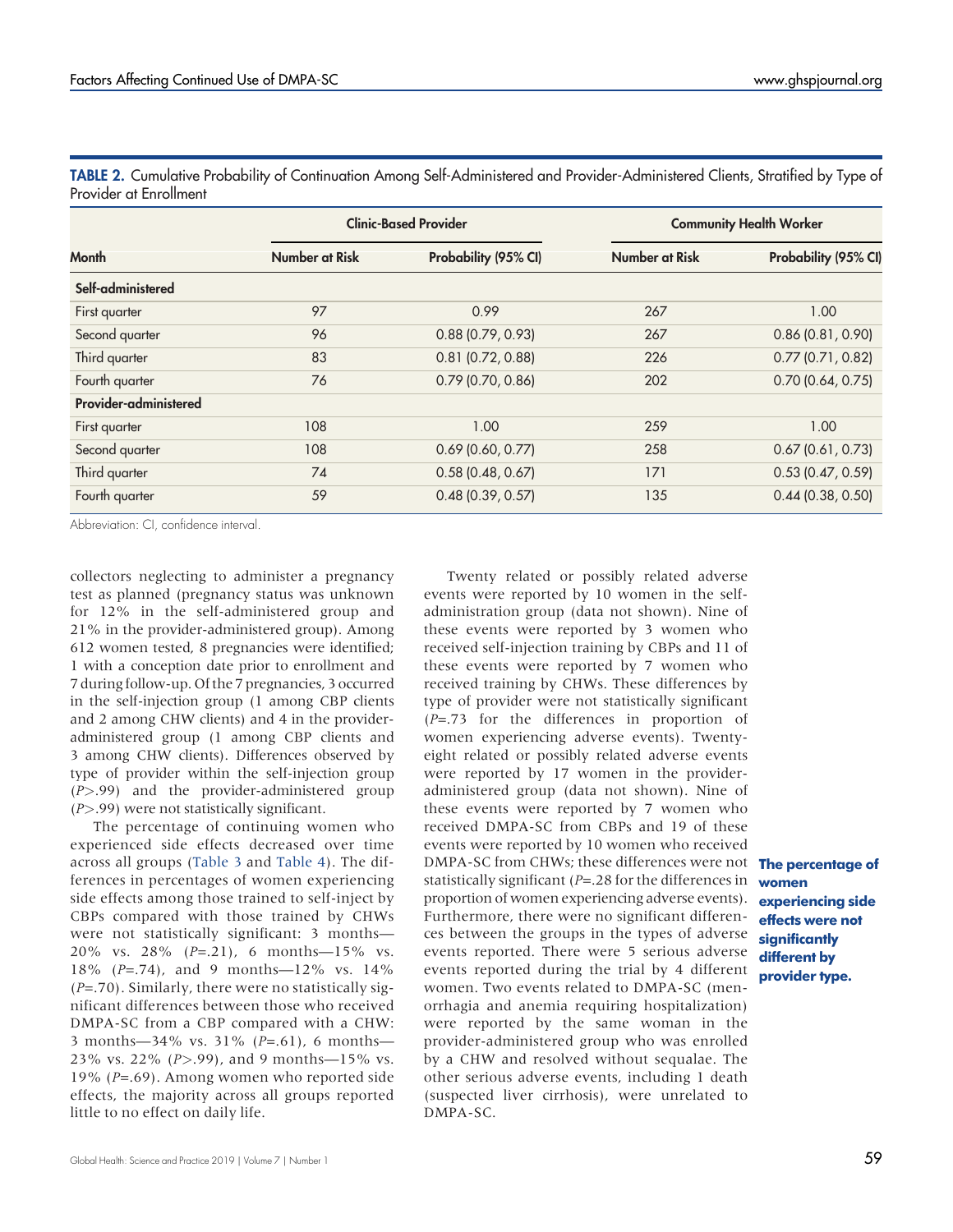<span id="page-6-0"></span>TABLE 3. Experience With Side Effects in Last 3 Months Among Self-Administered Participants, Stratified by Type of Provider at Enrollment, No. (%)

|                                                                        | 3-Month Follow-Up |            | 6-Month Follow-Up |            |            | 9-Month Follow-Up |            |            |            |
|------------------------------------------------------------------------|-------------------|------------|-------------------|------------|------------|-------------------|------------|------------|------------|
|                                                                        | <b>CBP</b>        | <b>CHW</b> | Overall           | <b>CBP</b> | <b>CHW</b> | Overall           | <b>CBP</b> | <b>CHW</b> | Overall    |
| <b>Experienced any side effects or</b><br>problems over last 3 months? |                   |            |                   |            |            |                   |            |            |            |
| No                                                                     | 74 (79.6)         | 190 (72.5) | 264(74.4)         | 72 (84.7)  | 197 (82.4) | 269 (83.0)        | 68 (88.3)  | 197 (86.0) | 265 (86.6) |
| Yes                                                                    | 19 (20.4)         | 72 (27.5)  | 91 (25.6)         | 13(15.3)   | 42 (17.6)  | 55 (17.0)         | 9(11.7)    | 32 (14.0)  | 41 (13.4)  |
| Type of side effects<br>(among women reporting side effects)           |                   |            |                   |            |            |                   |            |            |            |
| Irregular bleeding/spotting                                            | 5(26.3)           | 14(19.4)   | 19 (20.9)         | 1(7.7)     | 4(9.5)     | 5(9.1)            | 2(22.2)    | 5(15.6)    | 7(17.1)    |
| Amenorrhea                                                             | 10(52.6)          | 22(30.6)   | 32 (35.2)         | 7(53.8)    | 21(50.0)   | 28 (50.9)         | 5(55.6)    | 19(59.4)   | 24(58.5)   |
| Heavy bleeding                                                         | 3(15.8)           | 17(23.6)   | 20 (22.0)         | 1(7.7)     | 3(7.1)     | 4(7.3)            | 0(0.0)     | 0(0.0)     | 0(0.0)     |
| Weight gain                                                            | 1(5.3)            | 1(1.4)     | 2(2.2)            | 0(0.0)     | 4(9.5)     | 4(7.3)            | 0(0.0)     | 1(3.1)     | 1(2.4)     |
| Weight loss                                                            | 1(5.3)            | 2(2.8)     | 3(3.3)            | 1(7.7)     | 2(4.8)     | 3(5.5)            | 0(0.0)     | 0(0.0)     | 0(0.0)     |
| <b>Backaches</b>                                                       | 8(42.1)           | 19(26.4)   | 27 (29.7)         | 3(23.1)    | 17(40.5)   | 20 (36.4)         | 1(11.1)    | 15 (46.9)  | 16 (39.0)  |
| Headaches                                                              | 8(42.1)           | 21 (29.2)  | 29 (31.9)         | 3(23.1)    | 14(33.3)   | 17 (30.9)         | 3(33.3)    | 10(31.3)   | 13(31.7)   |
| Abdominal pain                                                         | 7(36.8)           | 27(37.5)   | 34 (37.4)         | 4(30.8)    | 20(47.6)   | 24(43.6)          | 3(33.3)    | 14(43.8)   | 17(41.5)   |
| Nausea/vomiting                                                        | 6(31.6)           | 12(16.7)   | 18 (19.8)         | 2(15.4)    | 4(9.5)     | 6(10.9)           | 2(22.2)    | 5(15.6)    | 7(17.1)    |
| Decreased libido                                                       | 6(31.6)           | 9(12.5)    | 15(16.5)          | 3(23.1)    | 6(14.3)    | 9(16.4)           | 2(22.2)    | 3(9.4)     | 5(12.2)    |
| Soreness at injection site                                             | 3(15.8)           | 12(16.7)   | 15(16.5)          | 2(15.4)    | 7(16.7)    | 9(16.4)           | 1(11.1)    | 4(12.5)    | 5(12.2)    |
| Skin irritation at injection site                                      | 4(21.1)           | 3(4.2)     | 7(7.7)            | 1(7.7)     | 7(16.7)    | 8(14.5)           | 2(22.2)    | 9(28.1)    | 11(26.8)   |
| Pain at injection site                                                 | 7(36.8)           | 21(29.2)   | 28 (30.8)         | 1(7.7)     | 7(16.7)    | 8(14.5)           | 1(11.1)    | 5(15.6)    | 6(14.6)    |
| Other                                                                  | 4(21.1)           | 15(20.8)   | 19 (20.9)         | 3(23.1)    | 4(9.5)     | 7(12.7)           | 3(33.3)    | 5(15.6)    | 8(19.5)    |
| How much did these side effects<br>interfere with daily activities?    |                   |            |                   |            |            |                   |            |            |            |
| Not at all                                                             | 11(57.9)          | 46 (63.9)  | 57 (62.6)         | 9(69.2)    | 37(88.1)   | 46 (83.6)         | 8 (88.9)   | 30 (93.8)  | 38 (92.7)  |
| Very little                                                            | 0(0.0)            | 5(6.9)     | 5(5.5)            | 0(0.0)     | 2(4.8)     | 2(3.6)            | 0(0.0)     | 0(0.0)     | 0(0.0)     |
| Little                                                                 | 2(10.5)           | 7(9.7)     | 9(9.9)            | 0(0.0)     | 1(2.4)     | 1(1.8)            | 0(0.0)     | 2(6.3)     | 2(4.9)     |
| Moderate                                                               | 1(5.3)            | 4(5.6)     | 5(5.5)            | 1(7.7)     | 1(2.4)     | 2(3.6)            | 0(0.0)     | 0(0.0)     | 0(0.0)     |
| Very much                                                              | 5(26.3)           | 9(12.5)    | 14(15.4)          | 3(23.1)    | 1(2.4)     | 4(7.3)            | 1(11.1)    | 0(0.0)     | 1(2.4)     |
| Don't know                                                             | 0(0.0)            | 1(1.4)     | 1(1.1)            | 0(0.0)     | 0(0.0)     | 0(0.0)            | 0(0.0)     | 0(0.0)     | 0(0.0)     |

Abbreviations: CBP, clinic-based provider; CHW, community health worker; No., number.

Self-injectors were significantly less likely to **discontinue** DMPA-SC than those who received it from providers.

The results of the Cox model are presented in [Table 5.](#page-8-0) Only treatment group and health facility catchment site were statistically significant predictors of continuation; therefore, no additional multivariable analyses were conducted. Consistent with the primary analysis reported elsewhere, we found that women in the self-injection group were significantly less likely to discontinue compared with women in the provider-administered group (hazard ratio, 0.43; P<.001). Risk for discontinuation was also different among clinics  $(P<.001)$ .

## **DISCUSSION**

Contraceptive continuation is important for reducing unintended pregnancies. This is one of the first studies to explore factors that affect continued use of DMPA-SC through 12 months,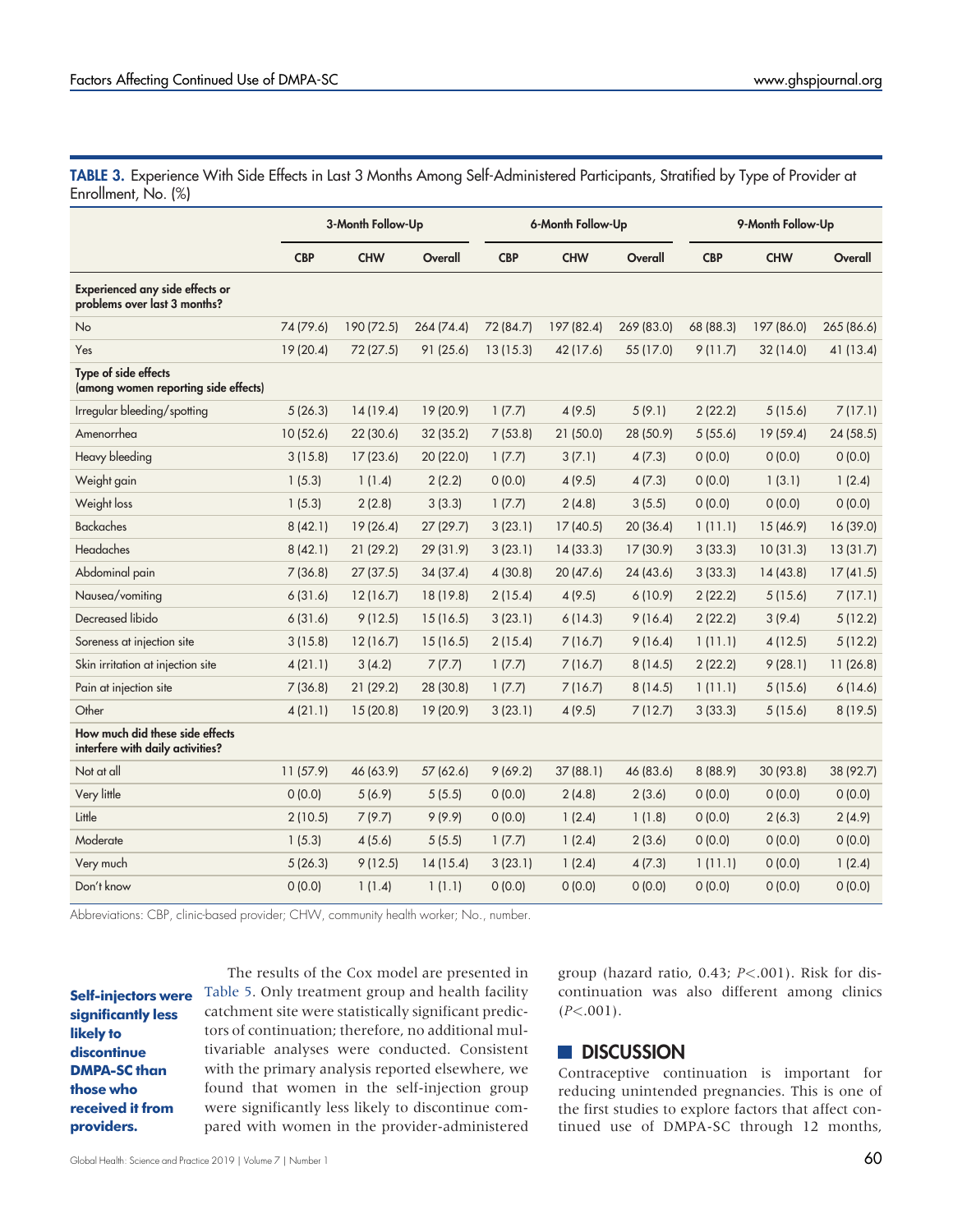<span id="page-7-0"></span>TABLE 4. Experience With Side Effects in Last 3 Months Among Provider-Administered Participants, Stratified by Type of Provider at Enrollment, No.(%)

|                                                                        | 3-Month Follow-Up |            | 6-Month Follow-Up |            |            | 9-Month Follow-Up |            |            |            |
|------------------------------------------------------------------------|-------------------|------------|-------------------|------------|------------|-------------------|------------|------------|------------|
|                                                                        | <b>CBP</b>        | <b>CHW</b> | Overall           | <b>CBP</b> | <b>CHW</b> | Overall           | <b>CBP</b> | <b>CHW</b> | Overall    |
| <b>Experienced any side effects or</b><br>problems over last 3 months? |                   |            |                   |            |            |                   |            |            |            |
| <b>No</b>                                                              | 63 (65.6)         | 169 (68.7) | 232 (67.8)        | 55 (77.5)  | 143 (78.1) | 198 (78.0)        | 50 (84.7)  | 125 (81.2) | 175 (82.2) |
| Yes                                                                    | 33(34.4)          | 77(31.3)   | 110 (32.2)        | 16(22.5)   | 40 (21.9)  | 56 (22.0)         | 9(15.3)    | 29(18.8)   | 38 (17.8)  |
| Type of side effects<br>(among women reporting side effects)           |                   |            |                   |            |            |                   |            |            |            |
| Irregular bleeding/spotting                                            | 7(21.2)           | 20 (26.0)  | 27(24.5)          | 1(6.3)     | 4(10.0)    | 5(8.9)            | 1(11.1)    | 6(20.7)    | 7(18.4)    |
| Amenorrhea                                                             | 12(36.4)          | 20 (26.0)  | 32 (29.1)         | 8(50.0)    | 14 (35.0)  | 22 (39.3)         | 4(44.4)    | 10(34.5)   | 14 (36.8)  |
| Heavy bleeding                                                         | 11(33.3)          | 13 (16.9)  | 24(21.8)          | 2(12.5)    | 8(20.0)    | 10(17.9)          | 1(11.1)    | 4 (13.8)   | 5(13.2)    |
| Weight gain                                                            | 1(3.0)            | 4(5.2)     | 5(4.5)            | 2(12.5)    | 4(10.0)    | 6(10.7)           | 5(55.6)    | 3(10.3)    | 8(21.1)    |
| Weight loss                                                            | 1(3.0)            | 3(3.9)     | 4(3.6)            | 0(0.0)     | 2(5.0)     | 2(3.6)            | 0(0.0)     | 3(10.3)    | 3(7.9)     |
| <b>Backaches</b>                                                       | 11(33.3)          | 22(28.6)   | 33 (30.0)         | 5(31.3)    | 16(40.0)   | 21(37.5)          | 3(33.3)    | 14(48.3)   | 17(44.7)   |
| <b>Headaches</b>                                                       | 18 (54.5)         | 30(39.0)   | 48 (43.6)         | 4(25.0)    | 15(37.5)   | 19 (33.9)         | 3(33.3)    | 11(37.9)   | 14(36.8)   |
| Abdominal pain                                                         | 17(51.5)          | 34(44.2)   | 51(46.4)          | 7(43.8)    | 13(32.5)   | 20(35.7)          | 2(22.2)    | 9(31.0)    | 11(28.9)   |
| Nausea/vomiting                                                        | 6(18.2)           | 9(11.7)    | 15(13.6)          | 2(12.5)    | 7(17.5)    | 9(16.1)           | 2(22.2)    | 4(13.8)    | 6(15.8)    |
| Decreased libido                                                       | 5(15.2)           | 10(13.0)   | 15(13.6)          | 5(31.3)    | 4(10.0)    | 9(16.1)           | 4(44.4)    | 7(24.1)    | 11 (28.9)  |
| Soreness at injection site                                             | 2(6.1)            | 7(9.1)     | 9(8.2)            | 0(0.0)     | 2(5.0)     | 2(3.6)            | 1(11.1)    | 2(6.9)     | 3(7.9)     |
| Skin irritation at injection site                                      | 2(6.1)            | 6(7.8)     | 8(7.3)            | 0(0.0)     | 4 (10.0)   | 4(7.1)            | 0(0.0)     | 1(3.4)     | 1(2.6)     |
| Pain at injection site                                                 | 6(18.2)           | 16(20.8)   | 22 (20.0)         | 3(18.8)    | 8(20.0)    | 11(19.6)          | 0(0.0)     | 3(10.3)    | 3(7.9)     |
| Other                                                                  | 6(18.2)           | 8(10.4)    | 14(12.7)          | 6(37.5)    | 7(17.5)    | 13(23.2)          | 2(22.2)    | 6(20.7)    | 8(21.1)    |
| How much did these side effects<br>interfere with daily activities?    |                   |            |                   |            |            |                   |            |            |            |
| Not at all                                                             | 19(57.6)          | 52(67.5)   | 71 (64.5)         | 11 (68.8)  | 31(77.5)   | 42 (75.0)         | 8(88.9)    | 22 (75.9)  | 30 (78.9)  |
| Very little                                                            | 4(12.1)           | 9(11.7)    | 13(11.8)          | 1(6.3)     | 4(10.0)    | 5(8.9)            | 0(0.0)     | 2(6.9)     | 2(5.3)     |
| Little                                                                 | 3(9.1)            | 5(6.5)     | 8(7.3)            | 1(6.3)     | 1(2.5)     | 2(3.6)            | 0(0.0)     | 1(3.4)     | 1(2.6)     |
| Moderate                                                               | 3(9.1)            | 4(5.2)     | 7(6.4)            | 0(0.0)     | 4(10.0)    | 4(7.1)            | 0(0.0)     | 2(6.9)     | 2(5.3)     |
| Very much                                                              | 4(12.1)           | 7(9.1)     | 11 (10.0)         | 3(18.8)    | 0(0.0)     | 3(5.4)            | 1(11.1)    | 2(6.9)     | 3(7.9)     |
| Don't know                                                             | 0(0.0)            | 0(0.0)     | 0(0.0)            | 0(0.0)     | 0(0.0)     | 0(0.0)            | 0(0.0)     | 0(0.0)     | 0(0.0)     |

Abbreviations: CBP, clinic-based provider; CHW, community health worker; No., number.

including self-administered DMPA-SC. A retrospective study of 2015–2016 Demographic and Health Survey data in Malawi found a 12-month discontinuation rate of 41% for injectable contraceptive users.<sup>2</sup> In this prospective trial, the discontinuation rates of DMPA-SC through 12 months were 52% and 56%, for clients who received the injections from CBPs and CHWs, respectively. The discontinuation rates for self-injecting clients trained by CBPs and CHWs were substantially lower, 21% and 30%, respectively. The differences in the continuation rates by provider type (CBPs and CHWs) were not statistically different for either self-administered or provider-administered DMPA-SC.

We did not find evidence that the type of provider influenced the risk of discontinuing, pregnancy, or safety, which suggests that CHWs—not only CBPs—can provide DMPA-SC or training on self-injection in low-resource settings without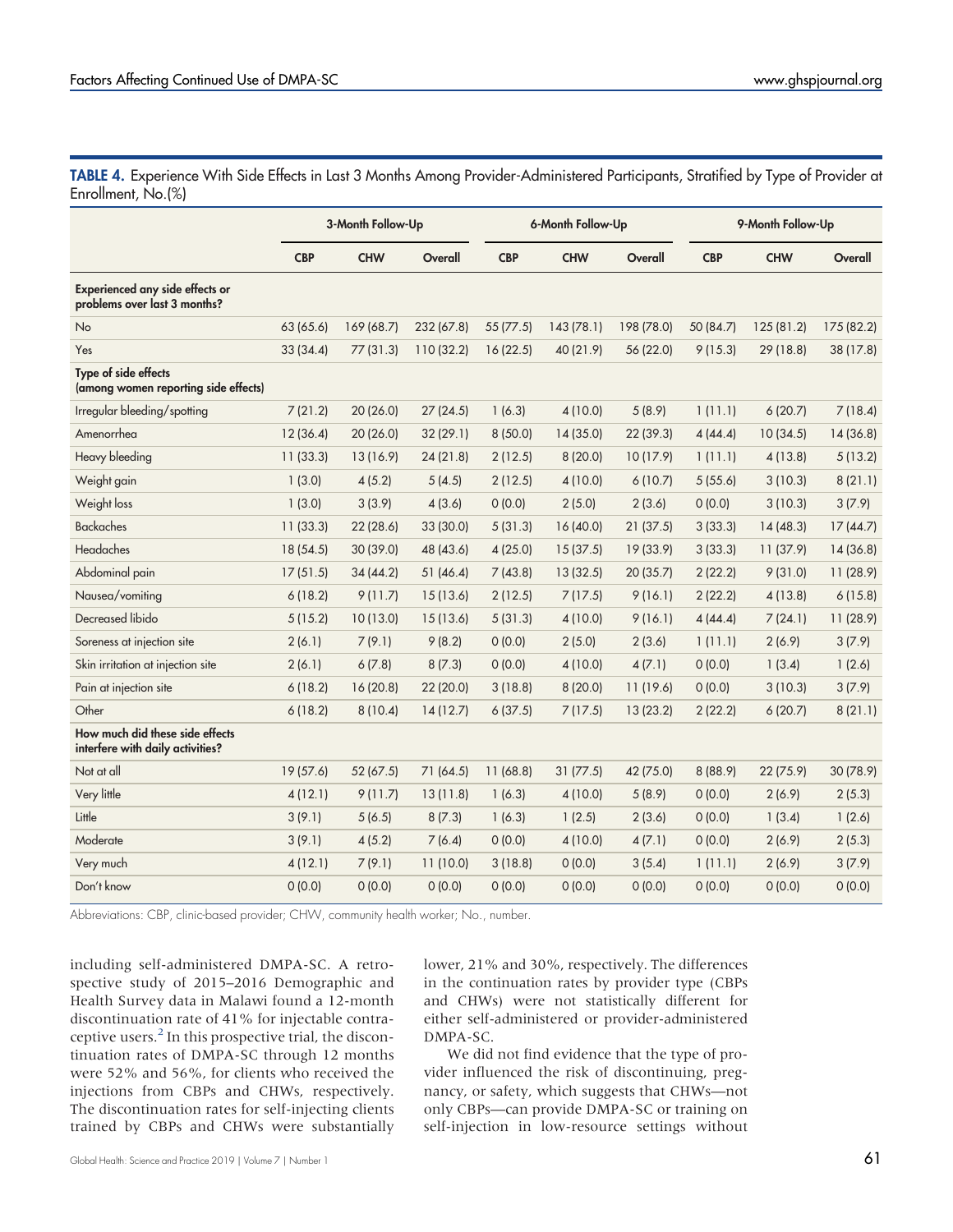<span id="page-8-0"></span>

| TABLE 5. Baseline Factors That May Influence DMPA-SC Discontinuation (N=731) |                          |         |                              |  |  |  |  |  |
|------------------------------------------------------------------------------|--------------------------|---------|------------------------------|--|--|--|--|--|
| Factor                                                                       | Sample Size <sup>a</sup> | P Value | <b>Hazard Ratio (95% CI)</b> |  |  |  |  |  |
| Self-administered vs. provider-administered                                  | 364 vs. 367              | < .001  | 0.43(0.33, 0.54)             |  |  |  |  |  |
| Age at enrollment                                                            | 731                      | .18     | 0.98(0.96, 1.01)             |  |  |  |  |  |
| Health facility catchment site <sup>a</sup>                                  | 731                      | < .001  |                              |  |  |  |  |  |
| Site 1 vs. Site 6                                                            | 293 vs. 146              |         | 2.01 (1.39, 2.89)            |  |  |  |  |  |
| Site 2 vs. Site 6                                                            | 67 vs. 146               |         | 1.78 (1.09, 2.91)            |  |  |  |  |  |
| Site 3 vs. Site 6                                                            | 90 vs. 146               |         | 1.75(1.11, 2.74)             |  |  |  |  |  |
| Site 4 vs. Site 6                                                            | 75 vs. 146               |         | 2.90 (1.88, 4.47)            |  |  |  |  |  |
| Site 5 vs. Site 6                                                            | 60 vs. 146               |         | 1.18 (0.66, 2.09)            |  |  |  |  |  |
| Married/regular sexual partner vs. none                                      | 705 vs. 25               | .48     | $0.81$ (0.45, 1.45)          |  |  |  |  |  |
| Worked outside home for pay in last 12 months vs. not                        | 96 vs. 634               | .18     | 1.25(0.90, 1.72)             |  |  |  |  |  |
| Given birth vs. never given birth                                            | 725 vs. 5                | .08     | $0.42$ (0.15, 1.12)          |  |  |  |  |  |
| Completed primary school or higher vs. less or no school                     | 185 vs. 545              | .27     | $0.86$ (0.65, 1.13)          |  |  |  |  |  |
| Christian, none, or other vs. Muslim                                         | 418 vs. 311              | .10     | 1.24(0.96, 1.61)             |  |  |  |  |  |
| Previous use of contraceptives vs. none or no response                       | 679 vs. 52               | .11     | $0.72$ (0.48, 1.08)          |  |  |  |  |  |
| Previous use of injectables vs. none                                         | 657 vs. 68               | .29     | $0.82$ (0.56, 1.19)          |  |  |  |  |  |
| Community health worker vs. clinic-based provider                            | 526 vs. 205              | .45     | 0.90(0.68, 1.19)             |  |  |  |  |  |

Abbreviations: CI, confidence interval; DMPA-SC, subcutaneous depot medroxyprogesterone acetate; vs., versus.

<sup>a</sup> Sample size for each factor varied due to missing values.

b Except for site, the univariable models for all other factors were stratified by site.

Permitting CHWs to train women on DMPA-SC selfiniection could increase access to contraception and alleviate the work load of other providers.

#### Education levels did not affect women's ability to self-inject.

hampering continuation. Wait times at health facilities are often long and health facilities are often overcrowded and understaffed. Permitting CHWs to train women on DMPA-SC self-injection in community settings would enable women to circumvent the long lines and alleviate some of the work load at these health facilities. CHWs are based in rural and low-income areas where there is often high unmet family planning need, and they are more likely to remain in their communities once trained. $33$  In 2009, WHO concluded that CHWs can safely and effectively administer injectable contraceptives in non-clinical settings.<sup>34</sup> CHW provision of injectable contraception was once innovative but is now a standard of practice. Our results add to the body of evidence supporting task sharing and CHWs' potential to increase access to contraception and reduce unmet family planning needs, despite lower levels of training.<sup>6</sup> Based on the evidence, self-administered and provider-administrated DMPA-SC should be scaled up in community settings using CHWs.

Of the factors explored, treatment group and health facility catchment site were the only factors that significantly influenced the risk of discontinuation, with self-injection leading to a reduced risk of discontinuation compared with provider administration. Consistent with previous studies of  $DMPA-IM$ ,  $^{1,17,24,25}$  $^{1,17,24,25}$  $^{1,17,24,25}$  $^{1,17,24,25}$  $^{1,17,24,25}$  $^{1,17,24,25}$  we did not find evidence that sociodemographic factors influenced DMPA-SC continuation. Importantly, we found that education levels did not affect women's ability to selfinject. Most women enrolled in the study had very little education and could inject on time and continue using DMPA-SC during the year-long trial.

Our findings are consistent with findings from nonrandomized prospective cohort studies in Senegal and Uganda, which observed that clients who self-injected DMPA-SC had a lower risk of discontinuing relative to clients who received DMPA-IM from CBPs.<sup>[29](#page-10-20)[,35](#page-11-0)</sup> However, our findings differed from these studies in that they observed several other variables—some that we included in our model and some we did not—that influenced DMPA continuation. In Uganda, rural location and being younger increased discontinuation risk, whereas having a primary or greater education (versus no education), more children, and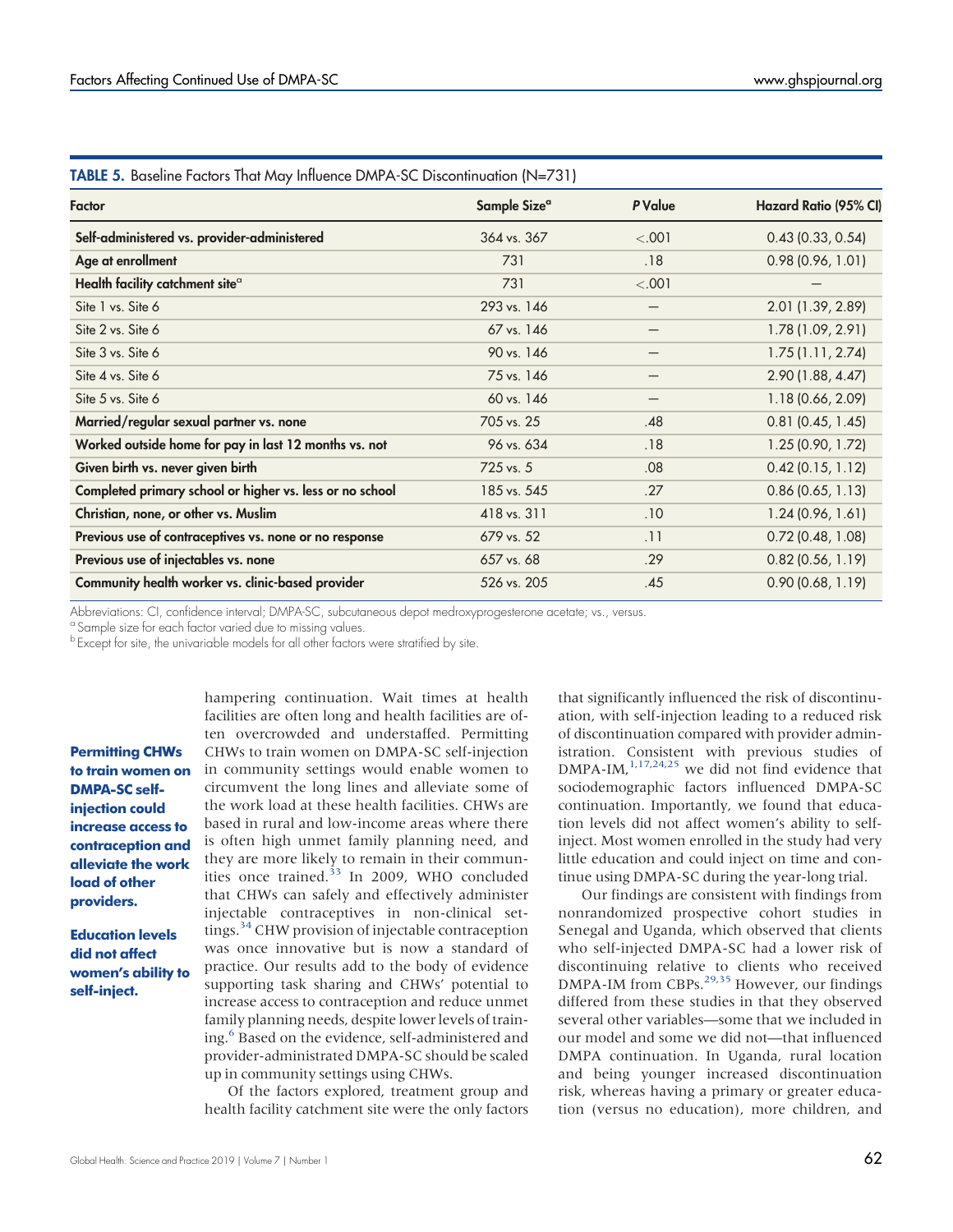partner support for family planning increased continuation. In Senegal, paying for travel to the clinic and experiencing side effects increased discontinuation risk, whereas having more education, children, and household assets increased continuation. It may be that our site variable encompasses other underlying factors, such as rurality, which are not otherwise included in our model.

Our results are also similar to a study of provider-administered DMPA-SC in urban Nigeria that found no differences in continuation at 3 months according to the place women received DMPA-SC. $36$  In that study, data were collected from a convenience sample of users who obtained DMPA-SC from selected privatesector providers working in hospital, clinics, and retail drug outlets, as well as licensed Community Health Extension Workers. Unlike our study, the Nigeria study found differences in sociodemographic characteristics: women with some college education or more and those with 4 or more children were more likely to obtain another dose at 3 months. They also found that quality of counseling and side effects influenced continuation.

One limitation of our study is that women's reported outcomes may have been influenced by social desirability bias. Another challenge we faced was missing data for the pregnancy outcome. Given this, our pregnancy data should not be used for estimating the DMPA-SC failure rate. The study was also not designed to assess whether women with different characteristics or being assisted by various types of providers had different risks of discontinuation; therefore, the sample size for some of the comparisons may be too small to be conclusive. Furthermore, these are non-randomized comparisons and may be affected by selection biases. Lastly, there are numerous other variables and combinations of variables that we did not explore but which may influence continuation.

Although we did not find any of the sociodemographic factors associated with DMPA-SC discontinuation to help us target future efforts, the differences observed across sites may indicate the presence of other underlying factors that would be interesting to explore in future studies. For example, providers' management of clients who would like to continue using injectables but arrived late for their scheduled reinjections (although still within the grace period) has been documented to vary and to directly affect clients' continued use of contraception.<sup>[37](#page-11-2)</sup> Understanding the context and other characteristics of the populations served by these sites is important, but further exploration is not possible in our study due to our sample size and data contents. Despite the site differences, the positive effects of selfinjection were present in all sites, which speaks of the robustness of this finding across contexts and further supports our recommendations for scaling up DMPA-SC. Implementation challenges will need to be addressed to make this recommendation possible, including resources and planning for training and advanced provision of commodities for self-administration; however, the introduction and scale-up of this new evidence-based approach addresses the severe shortage of family planning providers and the persistent problem of DMPA discontinuation. We urge WHO and the global health community to expand their endorsements of CHW provision of injectables to include CHW provision of DMPA-SC for self-injection.

Acknowledgments: The FHI 360 project team included Ms. Leigh Wynne as the research utilization specialist, Dr. Kavita Nanda as medical monitor, Ms. Tomisha Turnage as research assistant, Ms. Kelly Feldman as budget analyst, Ms. Sophie Gao as supporting biostatistician, Ms. Angie Wheeless as randomization manager, Mr. Justin Dash as programmer, Ms. Jill Sergison as medical coder, and Dr. Lakshmi Venkatakrishnaiah as regulatory liaison. Drs. Kenneth Maleta, John Stanback, Donna McCarraher, Douglas Taylor, Laneta Dorflinger, and Timothy Mastro advised on this study, and Dr. Natasha Mack edited the manuscript. Ms. Tharnija Lalbahadur of SCT Consulting served as the clinical research monitor. In addition, special acknowledgment goes to the staff supporting this study from the University of Malawi College of Medicine and the Ministry of Health family planning providers in Mangochi District.

Funding: This work was made possible by the generous support of the American people through the U.S. Agency for International Development (USAID) and by the Children's Investment Fund Foundation (CIFF). The contents are the responsibility of FHI 360 and do not necessarily reflect the views of USAID, the U.S. Government, or CIFF. Financial assistance was provided through the Advancing Partners & Communities (APC) agreement funded by USAID under Agreement No. AID-OAA-A-12- 00047, beginning October 1, 2012. APC is implemented by JSI Research & Training Institute in collaboration with FHI 360.

Competing Interests: None declared.

#### **REFERENCES**

- <span id="page-9-0"></span>1. Tsui AO, Brown W, Li Q. Contraceptive practice in Sub-Saharan Africa. Popul Dev Rev. 2017;43(suppl 1):166–191. **[CrossRef](https://doi.org/10.1111/padr.12051)**
- <span id="page-9-1"></span>2. National Statistical Office (NSO) of Malawi; ICF. Malawi Demographic and Health Survey 2015–16. Zomba, Malawi and Rockville, MD: NSO and ICF; 2017. [https://dhsprogram.com/](https://dhsprogram.com/pubs/pdf/FR319/FR319.pdf) [pubs/pdf/FR319/FR319.pdf](https://dhsprogram.com/pubs/pdf/FR319/FR319.pdf). Accessed February 1, 2019.
- 3. Rural population (% of total population). The World Bank website. <https://data.worldbank.org/indicator/SP.RUR.TOTL.ZS>. Accessed July 10, 2018.
- <span id="page-9-2"></span>4. C-Change. Barriers to Family Planning Use in Malawi: Opportunities for Social and Behavior Change Communication. Washington, DC: C-Change; 2012. [https://c-changeprogram.org/sites/default/](https://c-changeprogram.org/sites/default/files/Barriers-to-Family-Planning-Use-Malawi.pdf)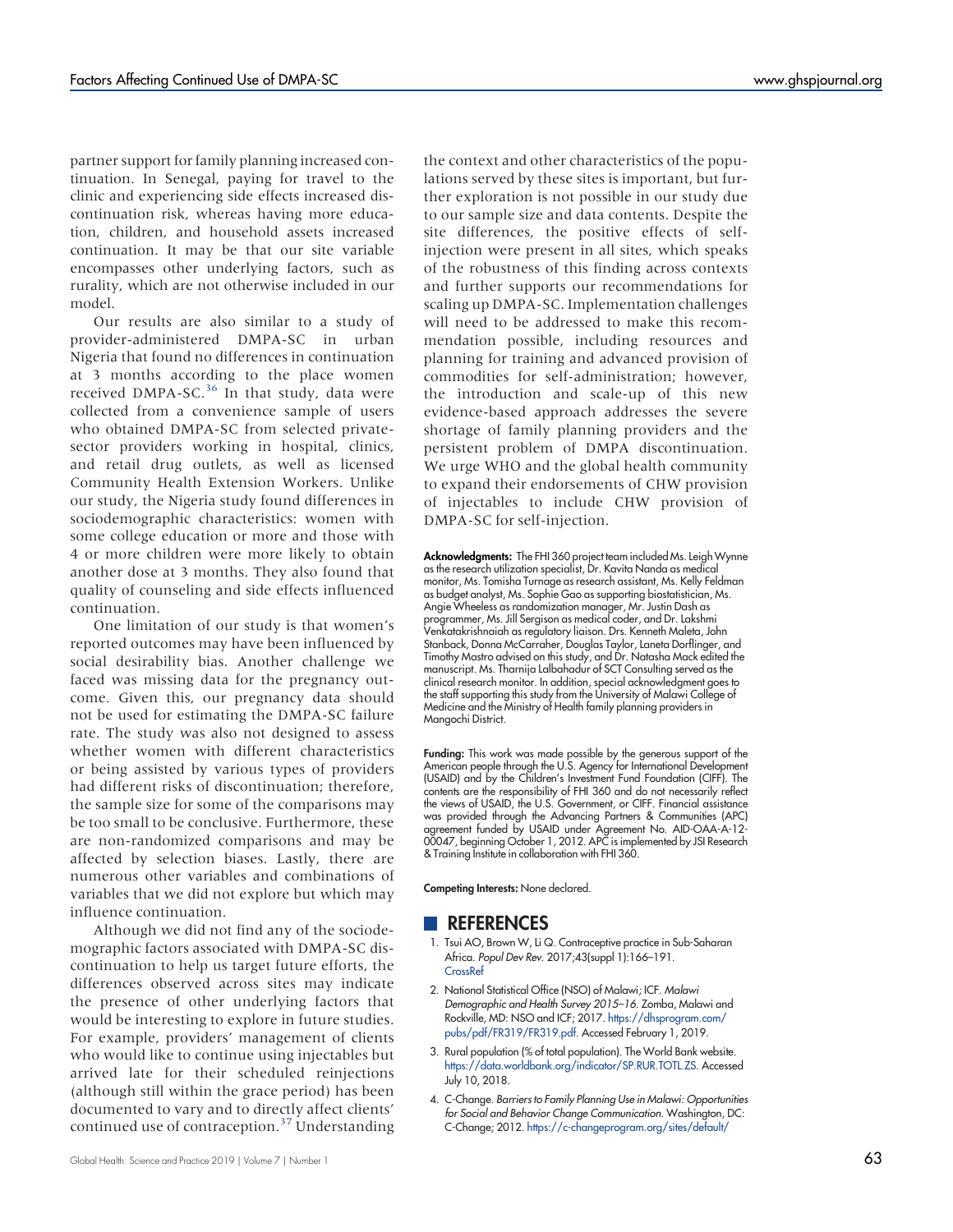[files/Barriers-to-Family-Planning-Use-Malawi.pdf](https://c-changeprogram.org/sites/default/files/Barriers-to-Family-Planning-Use-Malawi.pdf). Accessed May 1, 2018.

- <span id="page-10-0"></span>5. World Health Organization (WHO). Task Sharing to Improve Access to Family Planning/Contraception: Summary Brief. Geneva: WHO; 2017. <http://www.who.int/iris/handle/10665/259633>. Accessed July 10, 2018.
- <span id="page-10-1"></span>6. High-Impact Practices in Family Planning (HIPs). Community Health Workers: Bringing Family Planning Services to Where People Live and Work. Washington, DC: US Agency for International Development; 2015. [http://www.fphighimpactpractices.org/](http://www.fphighimpactpractices.org/briefs/community-health-workers) [briefs/community-health-workers.](http://www.fphighimpactpractices.org/briefs/community-health-workers) Accessed July 10, 2018.
- <span id="page-10-2"></span>7. FHI 360. Malawi: Monitoring and Evaluation of Community-Based Access to Injectable Contraception. Durham, NC: FHI 360; 2018. [https://www.fhi360.org/sites/default/files/media/documents/](https://www.fhi360.org/sites/default/files/media/documents/malawi-injectable-contraceptives.pdf) [malawi-injectable-contraceptives.pdf.](https://www.fhi360.org/sites/default/files/media/documents/malawi-injectable-contraceptives.pdf) Accessed July 10, 2018.
- <span id="page-10-3"></span>8. Devlin K, Egan KF, Pandit-Rajani T. Community Health Systems Catalog Country Profile: Malawi. Arlington, VA: Advancing Partners & Communities; 2016. [https://www.advancingpartners.org/sites/](https://www.advancingpartners.org/sites/default/files/catalog/profiles/malawi_chs_catalog_profile_0.pdf) [default/files/catalog/profiles/malawi\\_chs\\_catalog\\_profile\\_0.pdf.](https://www.advancingpartners.org/sites/default/files/catalog/profiles/malawi_chs_catalog_profile_0.pdf) Accessed July 10, 2018.
- <span id="page-10-4"></span>9. Burke HM, Mueller MP, Packer C, et al. Provider acceptability of Sayana® Press: results from community health workers and clinicbased providers in Uganda and Senegal. Contraception. 2014; 89(5):368–373. [CrossRef.](https://doi.org/10.1016/j.contraception.2014.01.009) [Medline](http://www.ncbi.nlm.nih.gov/pubmed/24576792)
- <span id="page-10-5"></span>10. Burke HM, Mueller MP, Perry B, et al. Observational study of the acceptability of Sayana® Press among intramuscular DMPA users in Uganda and Senegal. Contraception. 2014;89(5):361–367. [CrossRef.](https://doi.org/10.1016/j.contraception.2014.01.022) [Medline](http://www.ncbi.nlm.nih.gov/pubmed/24631328)
- <span id="page-10-6"></span>11. Burke HM, Chen M, Buluzi M, et al. Effect of self-administration versus provider-administered injection of subcutaneous depot medroxyprogesterone acetate on continuation rates in Malawi: a randomised controlled trial. Lancet Glob Health. 2018;6(5):e568– e578. [CrossRef.](https://doi.org/10.1016/S2214-109X(18)30061-5) [Medline](http://www.ncbi.nlm.nih.gov/pubmed/29526707)
- <span id="page-10-7"></span>12. Cover J, Namagembe A, Tumusiime J, Lim J, Drake JK, Mbonye AK. A prospective cohort study of the feasibility and acceptability of depot medroxyprogesterone acetate administered subcutaneously through self-injection. Contraception. 2017;95(3):306–311. [CrossRef.](https://doi.org/10.1016/j.contraception.2016.10.007) [Medline](http://www.ncbi.nlm.nih.gov/pubmed/27789309)
- <span id="page-10-8"></span>13. Cover J, Ba M, Lim J, Drake JK, Daff BM. Evaluating the feasibility and acceptability of self-injection of subcutaneous depot medroxyprogesterone acetate (DMPA) in Senegal: a prospective cohort study. Contraception. 2017;96(3):203–210. [CrossRef](https://doi.org/10.1016/j.contraception.2017.06.010). [Medline](http://www.ncbi.nlm.nih.gov/pubmed/28673645)
- <span id="page-10-9"></span>14. Hubacher D, Goco N, Gonzalez B, Taylor D. Factors affecting continuation rates of DMPA. Contraception. 1999;60(6):345–351. [CrossRef.](https://doi.org/10.1016/S0010-7824(99)00104-3) [Medline](http://www.ncbi.nlm.nih.gov/pubmed/10715369)
- 15. Chhabra HK, Mohanty IR, Mohanty NC, Thamke P, Deshmukh YA. Impact of structured counseling on choice of contraceptive method among postpartum women. J Obstet Gynecol India. 2016; 66(6):471–479. [CrossRef](https://doi.org/10.1007%2Fs13224-015-0721-x)
- <span id="page-10-11"></span>16. Patron MC, Palabrica-Costello M. Knowledge, Attitudes and Practice of the DMPA Injectable Contraceptive: Data From Focus Group Discussions. Philippines. Final Report. Manila: Population Council's Asia and Near East Operations Research and Technical Assistance Project; 1995. [http://citeseerx.ist.psu.edu/viewdoc/download?](http://citeseerx.ist.psu.edu/viewdoc/download?doi=10.1.1.175.7756&rep=rep1&type=pdf) [doi=10.1.1.175.7756&rep=rep1&type=pdf.](http://citeseerx.ist.psu.edu/viewdoc/download?doi=10.1.1.175.7756&rep=rep1&type=pdf) Accessed February 2, 2019.
- <span id="page-10-14"></span>17. Population Council's Asia and Near East Operations Research and Technical Assistance Project. Focus on the Philippine DMPA reintroduction program: continuing users vs. drop-outs. Research News. 1996;7:1–2.
- <span id="page-10-10"></span>18. Lei ZW, Chun Wu S, Garceau RJ, et al. Effect of pretreatment counseling on discontinuation rates in Chinese women given depomedroxyprogesterone acetate for contraception. Contraception. 1996;53(6):357–361. [CrossRef.](https://doi.org/10.1016/0010-7824(96)00085-6) [Medline](http://www.ncbi.nlm.nih.gov/pubmed/8773423)
- <span id="page-10-12"></span>20. Cremer M, Ditzian L, April A, et al. Depot-medroxyprogesterone acetate contraception use among Salvadoran women: an in-depth analysis of attitudes and experiences. J Womens Health (Larchmt). 2011;20(11):1751–1756. [CrossRef](https://doi.org/10.1089/jwh.2010.2264). [Medline](http://www.ncbi.nlm.nih.gov/pubmed/21823919)
- 21. Paul C, Skegg DCG, Williams S. Depot medroxyprogesterone acetate. Patterns of use and reasons for discontinuation. Contraception. 1997;56(4):209–214. [CrossRef](https://doi.org/10.1016/S0010-7824(97)00140-6). [Medline](http://www.ncbi.nlm.nih.gov/pubmed/9408701)
- 22. Akbar J, Chakraborty J, Jahan N, Phillips JF, Satterwaite AP. Dynamics of depot medroxyprogesterone acetate (DMPA) use effectiveness in the Matlab Family Planning Health Services Project. Paper presented at: 7th Annual Contributors Conference of the Bangladesh Fertility Research Program; December 8–9, 1982; Dhaka, Bangladesh.
- <span id="page-10-13"></span>23. Sangi-haghpeykar H, Poindexter AN III, Bateman L, Ditmore JR. Experiences of injectable contraceptive users in an urban setting. Obstet Gynecol. 1996;88(2):227–233. [CrossRef](https://doi.org/10.1016/0029-7844(96)00194-9). [Medline](http://www.ncbi.nlm.nih.gov/pubmed/8692507)
- <span id="page-10-15"></span>24. Maslyanskaya S, Coupey SM, Chhabra R, Khan UI. Predictors of early discontinuation of effective contraception by teens at high risk of pregnancy. J Pediatr Adolesc Gynecol. 2016;29(3):269–275. [CrossRef](https://doi.org/10.1016/j.jpag.2015.10.014). [Medline](http://www.ncbi.nlm.nih.gov/pubmed/26526036)
- <span id="page-10-16"></span>25. Westfall JM, Main DS, Barnard L. Continuation rates among injectable contraceptive users. Fam Plann Perspect. 1996;28(6):275–277. [CrossRef](https://doi.org/10.2307/2136058). [Medline](http://www.ncbi.nlm.nih.gov/pubmed/8959418)
- <span id="page-10-17"></span>26. MacLachlan E, Atuyame LM, Millogo T, et al. Continuation of subcutaneous or intramuscular injectable contraception when administered by facility-based and community health workers: findings from a prospective cohort study in Burkina Faso and Uganda. Contraception. 2018;98(5):423–429. [CrossRef.](https://doi.org/10.1016/j.contraception.2018.08.007) [Medline](http://www.ncbi.nlm.nih.gov/pubmed/30125558)
- <span id="page-10-18"></span>27. Jain J, Jakimiuk AJ, Bode FR, Ross D, Kaunitz AM. Contraceptive efficacy and safety of DMPA-SC. Contraception. 2004;70(4):269– 275. [CrossRef.](https://doi.org/10.1016/j.contraception.2004.06.011) [Medline](http://www.ncbi.nlm.nih.gov/pubmed/15451329)
- <span id="page-10-19"></span>28. Kaunitz AM, Darney PD, Ross D, Wolter KD, Speroff L. Subcutaneous DMPA vs. intramuscular DMPA: a 2-year randomized study of contraceptive efficacy and bone mineral density. Contraception. 2009;80(1):7–17. [CrossRef](https://doi.org/10.1016/j.contraception.2009.02.005). [Medline](http://www.ncbi.nlm.nih.gov/pubmed/19501210)
- <span id="page-10-20"></span>29. Cover J, Ba M, Drake JK, NDiaye MD. Continuation of self-injected versus provider-administered contraception in Senegal: a nonrandomized, prospective cohort study. Contraception. 2019;99 (2):137–141. [CrossRef](https://doi.org/10.1016/j.contraception.2018.11.001). [Medline](http://www.ncbi.nlm.nih.gov/pubmed/30439358)
- <span id="page-10-21"></span>30. Stanback J, Qureshi Z, Sekadde-Kigondu C, Gonzalez B, Nutley T. Checklist for ruling out pregnancy among family-planning clients in primary care. Lancet. 1999;354(9178):566. [CrossRef](https://doi.org/10.1016/S0140-6736(99)01578-0). [Medline](http://www.ncbi.nlm.nih.gov/pubmed/10470704)
- 31. World Health Organization (WHO) Department of Reproductive Health and Research; Johns Hopkins Bloomberg School of Public Health/Center for Communication Programs (CCP), Knowledge for Health Project. Family Planning: A Global Handbook for Providers (2011 update). Baltimore, MD and Geneva: CCP and WHO; 2011. [https://www.fphandbook.org/sites/default/files/](https://www.fphandbook.org/sites/default/files/hb_english_2012.pdf) [hb\\_english\\_2012.pdf](https://www.fphandbook.org/sites/default/files/hb_english_2012.pdf). Accessed February 2, 2019.
- <span id="page-10-22"></span>32. World Health Organization (WHO). Selected Practice Recommendations for Contraceptive Use. 3rd ed. Geneva: WHO; 2016. [http://www.who.int/reproductivehealth/publications/](http://www.who.int/reproductivehealth/publications/family_planning/SPR-3/en/) [family\\_planning/SPR-3/en/](http://www.who.int/reproductivehealth/publications/family_planning/SPR-3/en/). Accessed September 27, 2017.
- <span id="page-10-23"></span>33. Family Planning 2020 (FP2020) Task Sharing Technical Working Group. Call to Action. Task Sharing to Increase Access to Contraception: A Proven Strategy That Makes A Difference. Washington, DC: FP2020; 2016. [http://www.familyplanning2020.](http://www.familyplanning2020.org/sites/default/files/Call-to-Action_ENGLISH_LTRformat_23June2016.pdf) [org/sites/default/files/Call-to-Action\\_ENGLISH\\_LTRformat\\_](http://www.familyplanning2020.org/sites/default/files/Call-to-Action_ENGLISH_LTRformat_23June2016.pdf) [23June2016.pdf.](http://www.familyplanning2020.org/sites/default/files/Call-to-Action_ENGLISH_LTRformat_23June2016.pdf) Accessed February 2, 2019.
- <span id="page-10-24"></span>34. Stanback J, Spieler J, Shah I, Finger WR; Expanding Access to Injectable Contraceptives Technical Consultation Participants. Community-based health workers can safely and effectively